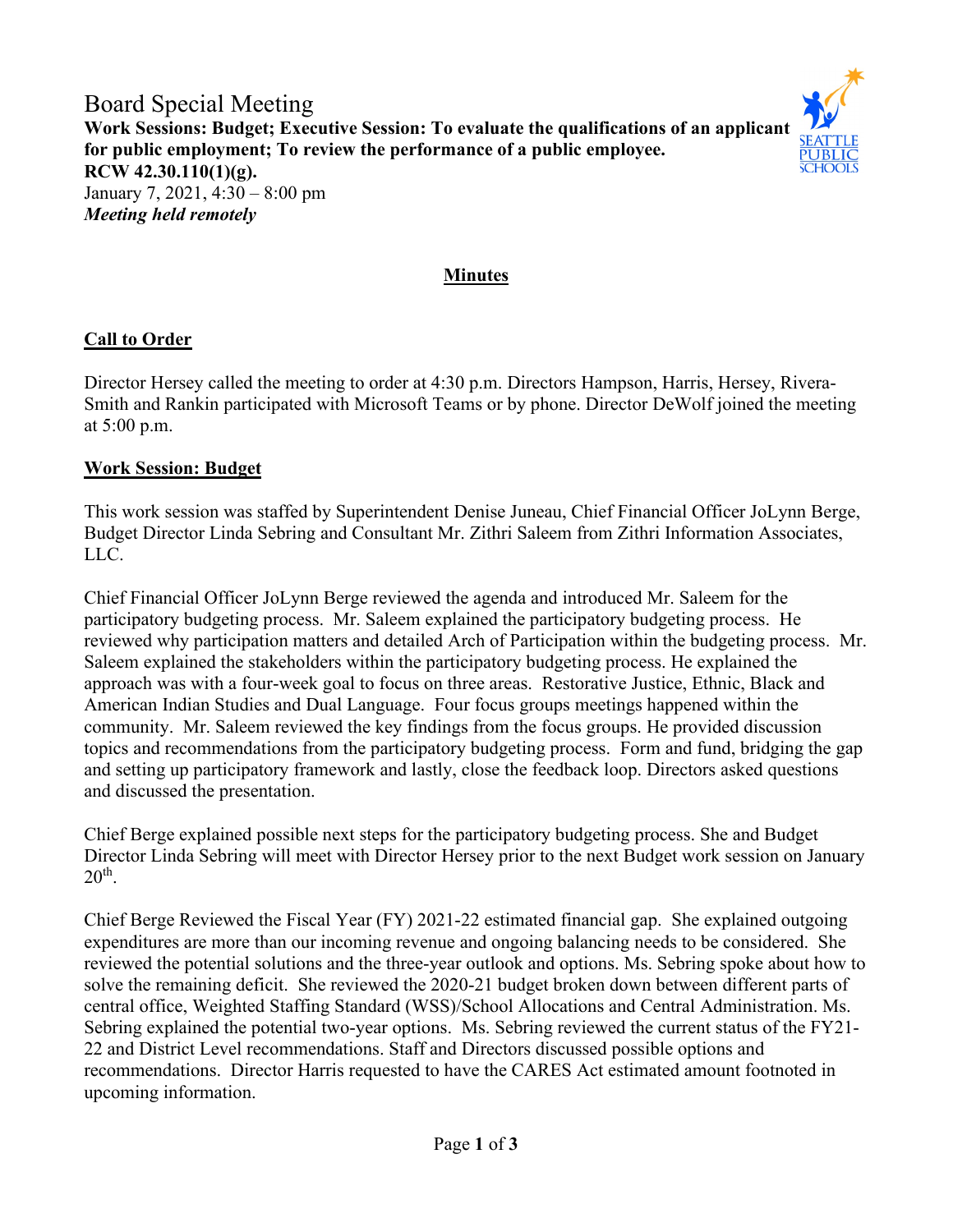Chief Berge asked for additional feedback on the 2021-22 enrollment projection methodology. The in person return projection is moderate and the remote instruction projection is based on the three-year average grade progression. She explained the projection trend for enrollment does show the District enrollment was lower this year as it was for all local districts. Most of the lower enrollment is due to kindergarten students waiting an additional year. Chief Berge explained the recommendations based on possible ongoing distancing requirements may continue in the Fall of 2021. This would require an A/B schedule and some learning to still be done remotely. The use the Remote Instruction model for February staffing is being recommended, with a reevaluation in June based on any new information. The recommendation is to use the In Person model for capital planning purposes. Staff and Directors discussed enrollment information. Enrollment Director and Planning Services Ashley Davies explained figures based on enrollment retention. Chief Berge reviewed the outcomes of this meetings and will bring back more information at the next work session.

This meeting recessed at 6:24 p.m. This meeting reconvened at 6:30 p.m.

### **Executive Session: To evaluate the qualifications of an applicant for public employment; To review the performance of a public employee. RCW 42.30.110(1)(g).**

Director Hampson called the meeting back to order at 6:30 pm. Directors DeWolf, Hampson, Harris, Hersey, Rankin, and Rivera-Smith participated with Microsoft Teams or by phone.

At 6:31 p.m., Director Hampson announced that the Board was immediately recessing the Board Special Meeting into executive session to evaluate the qualifications of an applicant for public employment and to review the performance of a public employee, per RCW  $42.30.110(1)(g)$ , and the session was scheduled for approximately 90 minutes, with an anticipated end time of 8:01 p.m.

Director Hampson called the executive session to order at 6:34 p.m. Directors DeWolf, Hampson, Harris, Hersey, Rankin, and Rivera-Smith were present. District staff John Cerqui and Greg Narver, as well as non-district staff Phil Talmadge were also present.

At 8:00 p.m., Director Hampson announced that the executive session to evaluate the qualifications of an applicant for public employment and to review the performance of a public employee, per RCW  $42.30.110(1)(g)$ , was now expected to go an additional 10 minutes, with an anticipated end time of 8:11p.m.

At 8:07 p.m., Director Hampson recessed out of the executive session.

# **Adjourn**

The Special Meeting reconvened at 8:08 p.m. and there being no further business to come before the Board, Director Hampson adjourned the special meeting at 8:08 p.m.

*This meeting was held remotely per the Governor's proclamations prohibiting public agencies from conducting meetings subject to the Open Public Meetings Act in-person to curtail the spread of COVID-19. Public access was provided remotely online and by teleconference.*